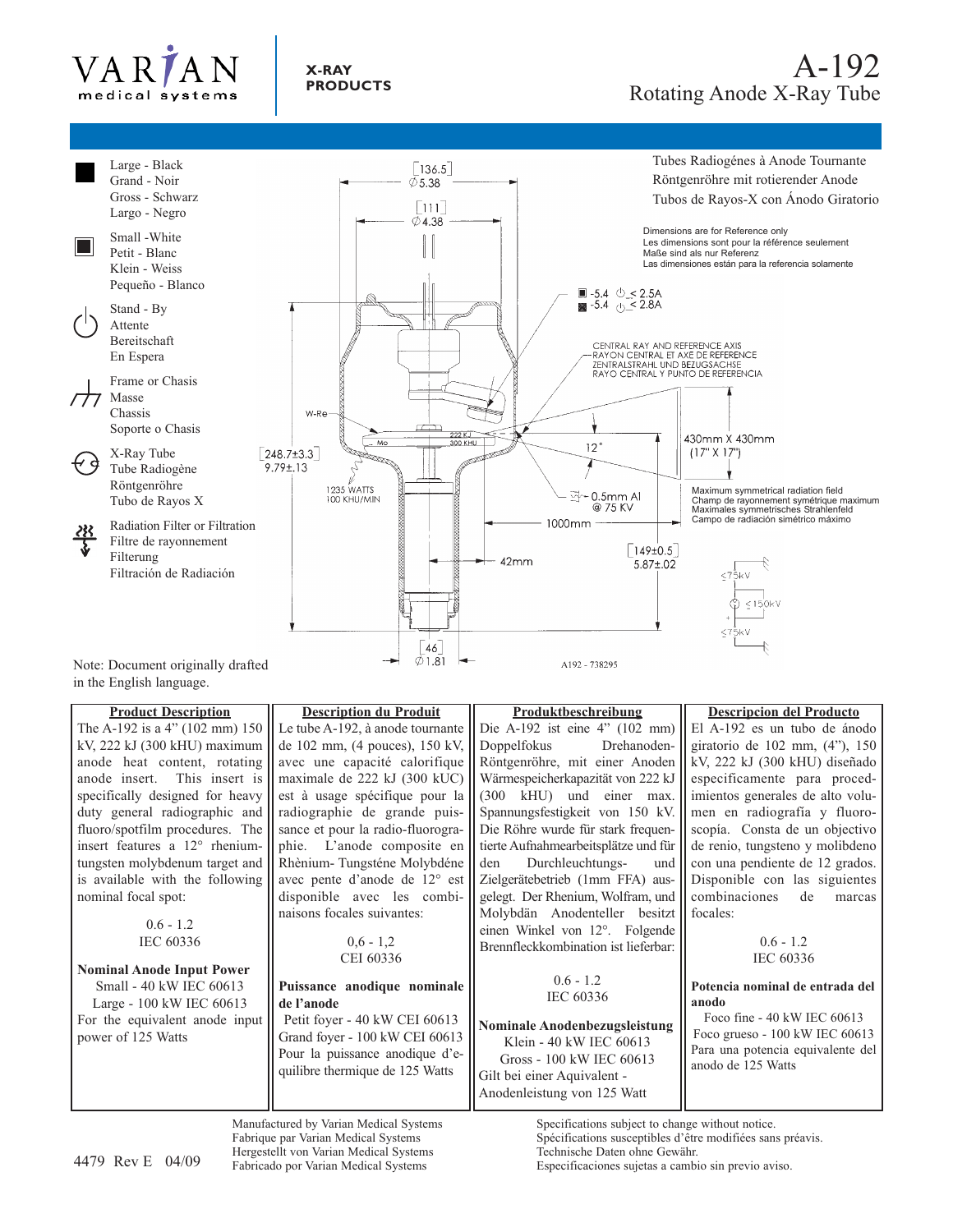

# **3 Ø Constant Potential ---** Abaques de Chargepour Pose Unique CEI 60613

Brennfleck - Belastungskurven IEC 60613 Diagramas de Exposición Radiográfica IEC 60613



**50 Hz**

Copyright © 2009, Varian Medical Systems. All Rights Reserved.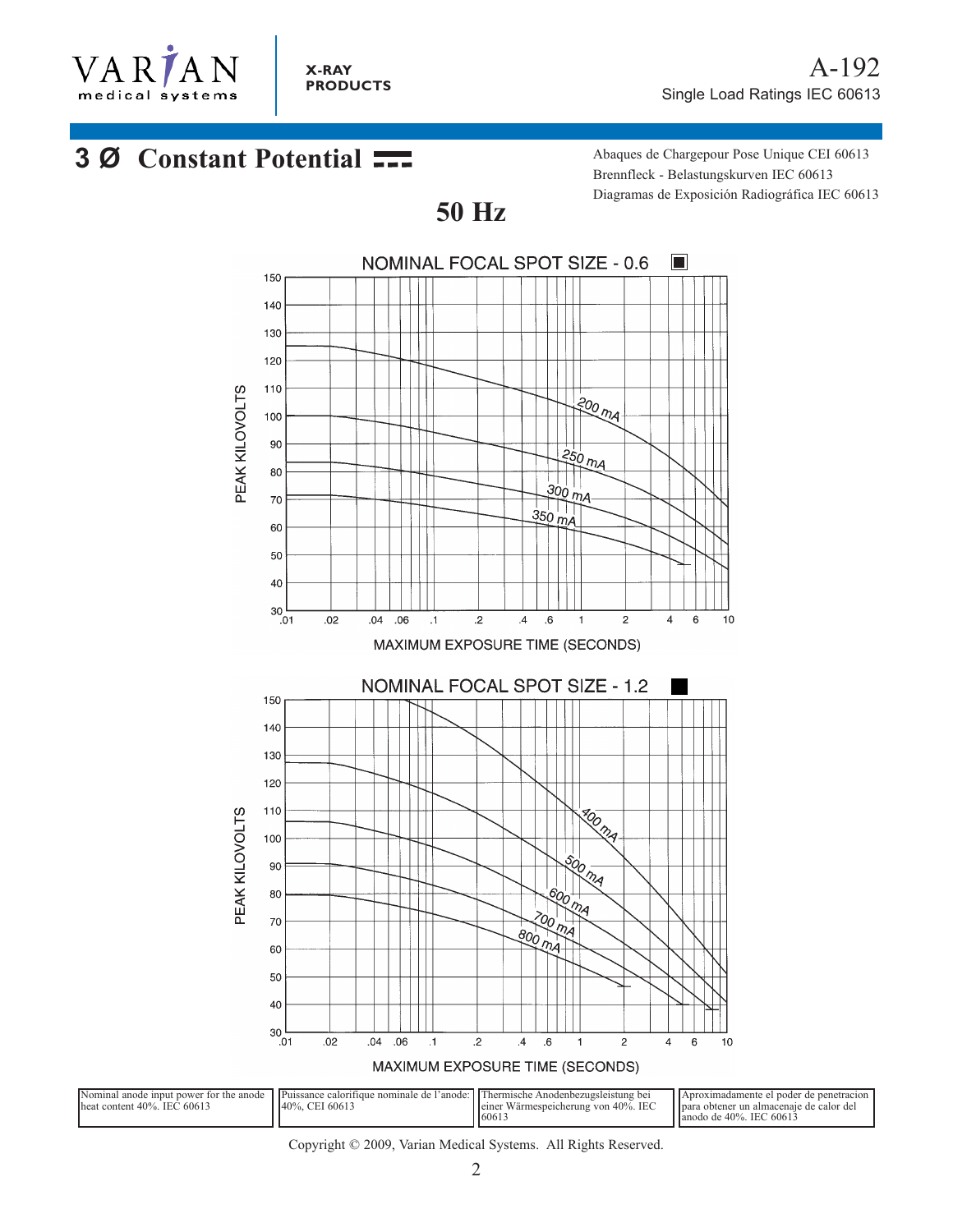

# **3 Ø Constant Potential Abaques de Chargepour Pose Unique CEI 60613**

Brennfleck - Belastungskurven IEC 60613 Diagramas de Exposición Radiográfica IEC 60613



Copyright © 2009, Varian Medical Systems. All Rights Reserved.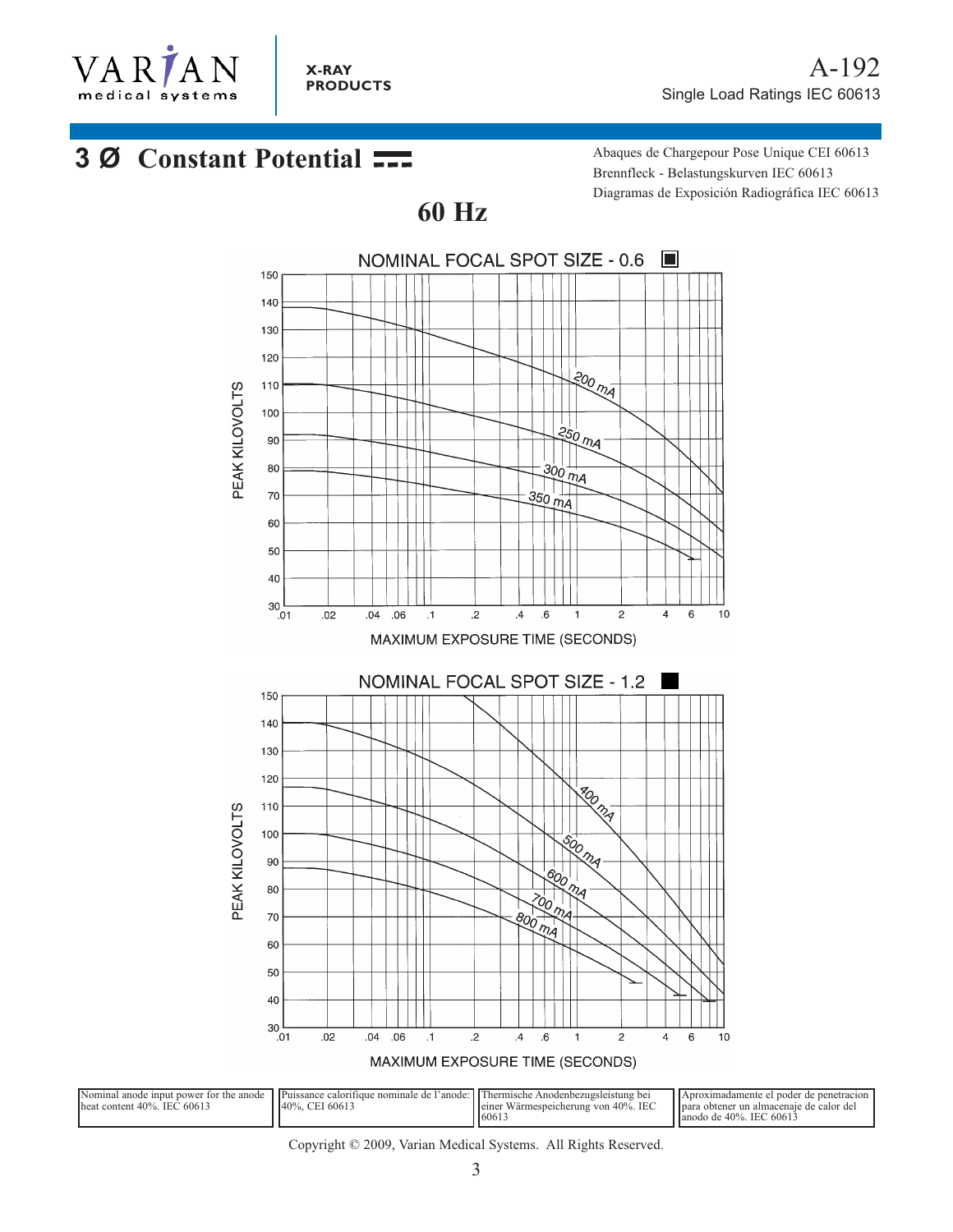

# **3 Ø Constant Potential ---** Abaques de Chargepour Pose Unique CEI 60613

Brennfleck - Belastungskurven IEC 60613 Diagramas de Exposición Radiográfica IEC 60613



**150 Hz**

Copyright © 2009, Varian Medical Systems. All Rights Reserved.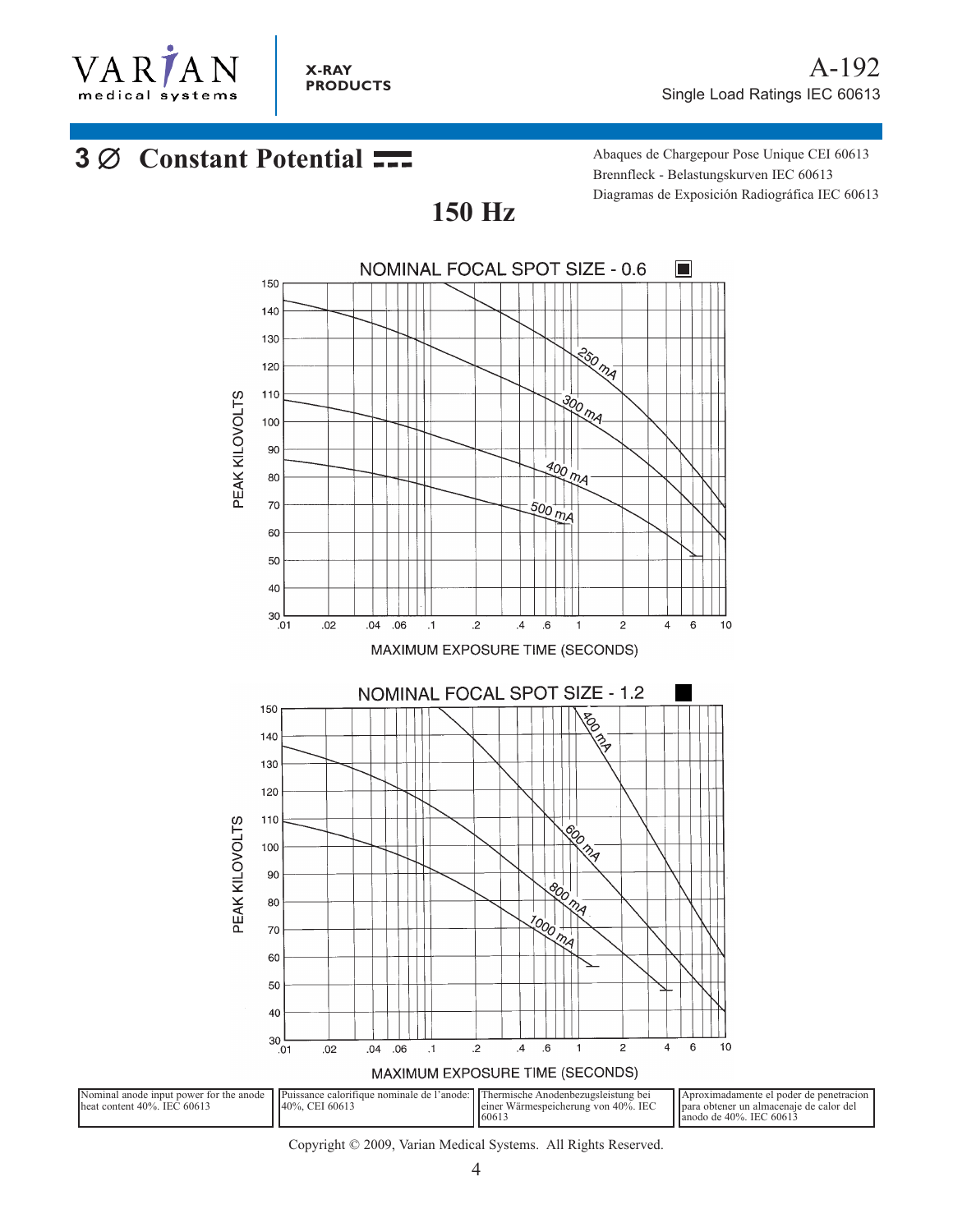

# **3** ∅ **Constant Potential 180 Hz**

Abaques de Chargepour Pose Unique CEI 60613 Brennfleck - Belastungskurven IEC 60613 Diagramas de Exposición Radiográfica IEC 60613

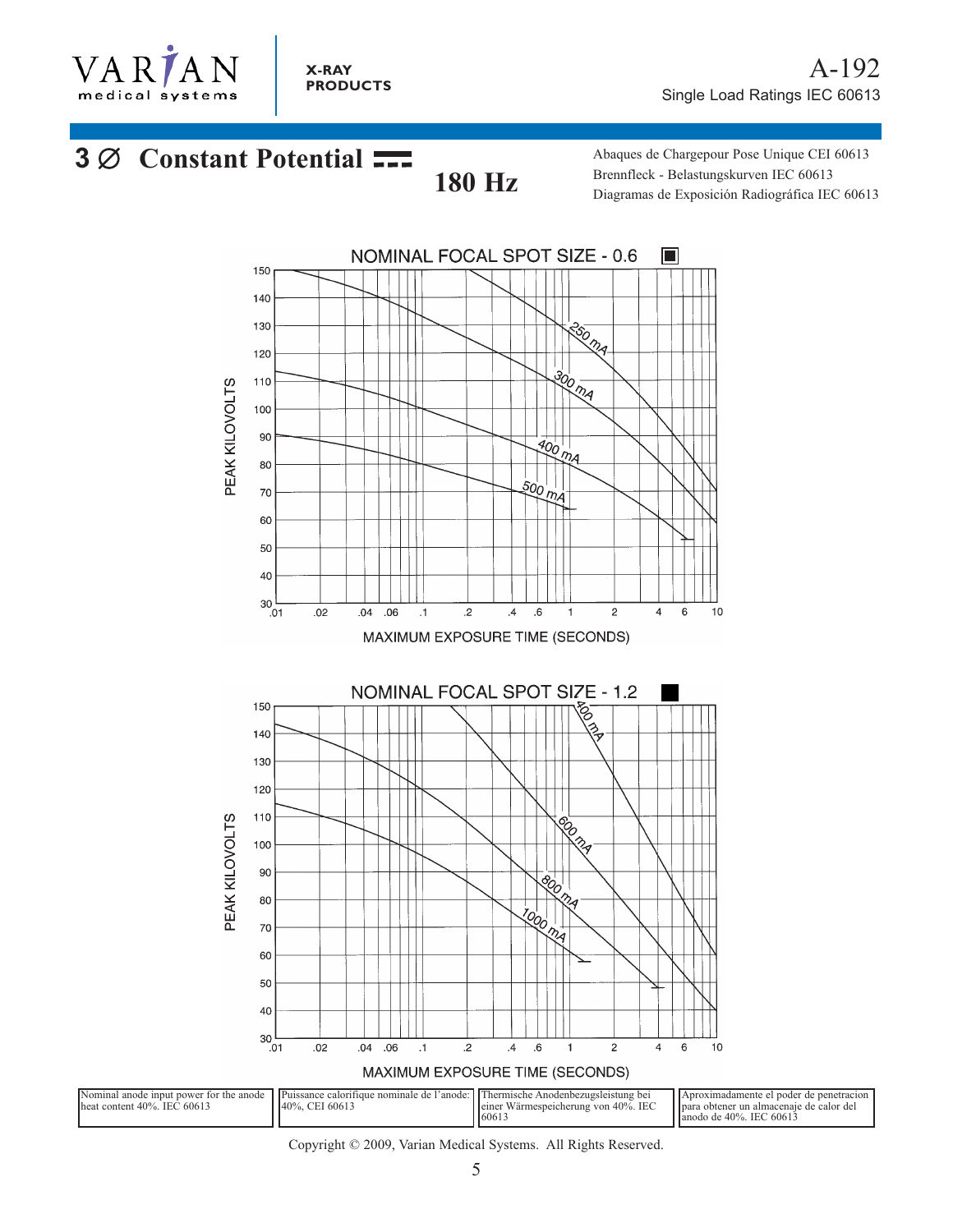

# CINERADIOGRAPHIC RATINGS

## HOW TO USE CINERADIOGRAPHIC CHARTS

**General:** With the Cineradiographic rating chart we can determine the maximum allowable kW of the Cine pulse, or with a given kW determine maximum time in seconds the Cine run can progress.

The Most common way of using the charts is to determine maximum time of any expected Cine run and maximum duty factor. With a known duty factor and Cine run time kW can easily be determined.

### **Definition of Terms**

**Time in seconds:** Total time of one Cine run, usually 5 to 12 seconds.

**Duty Factor in Percent (DF%):** Actual time during one second the x-ray tube is producing x-rays. If we select a 4 msec pulse width and 60 exposures per second the x-ray tube will be producing x-rays for a total of 240 msec each second or 24% of the time. The higher the DF number, the more load placed on the x-ray tube.

**Peak Pulse Power:** Peak energy in watts of any one Cine Pulse. Can be any combination of kV and mA allowed by Radiographic and Filament Emission curves.

Example: 80 kV at 400 mA equals

80,000 V x 0.4 A = 32,000 W or 32 kW

## **USING THE CINE RATING CHARTS:**

A-192 150/180 Hz 3 Phase 1.2 Focal Spot

**Example:** Determine maximum kW allowed with the following known factors: Maximum Pulse Width ........ 4 msec Exposures per Second ........60 Maximum Cine Run Time ... 10 seconds

**Calculate Duty Factor:** (DF%)

$$
DF\% = \underline{Pulse Width (mSec) \times Frames per Second}
$$
  
10

DF% = 
$$
\frac{4 \text{ msec} \times 60 \text{ exp/sec}}{10} = \frac{240}{10} = 24\%
$$

Refer to Rating Chart A-192 150/180 Hz 3 Phase 1.2 Focal Spot:

At bottom of chart find 10 second line. Move vertically to intersection with 24% DF curve. Make a horizontal reference to left side of rating chart and note kW rating of 53 kW.

We now know each pulse during the cine run can have a maximum rating of 53 kW under conditions given in example.

 $kW = kV$  x mA. The kW of the exposure can be any combination of mA and kV allowed by the Radiographic and Filament Emission Charts.

The Cine rating charts are usable to 100% anode heat storage. The start of Cine run should be below 70% and heat storage. Exceeding 100% anode heat storage will cause anode track erosion with high risk of tube destruction.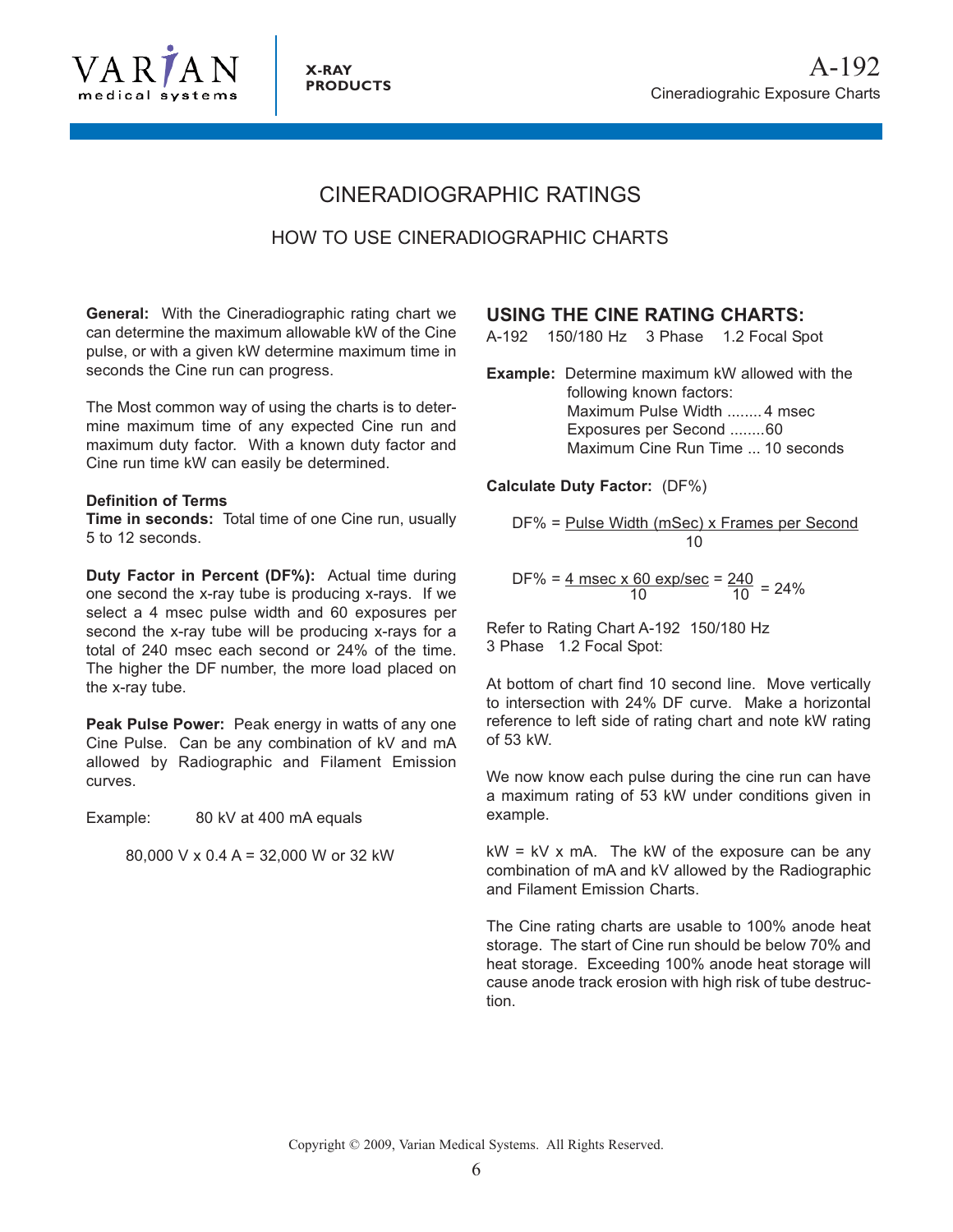

**X-RAY PRODUCTS**

# **3** ∅ **Constant Potential**

Abaques de Cinèradiographie CEI 60613 Belastungskurven für den Kinobetrieb IEC 60613 Diagramas de Exposición Cineradiográfica IEC 60613





**150/180 Hz** 



| Nominal anode input power for the anode<br>heat content 70%.<br>. IEC 6061? | Il Puissance calority<br>de l'anode:<br>nominale<br>rtique<br>$170\%$ .<br>CEI 60613 | hermische<br>Anodenbezugsleistung bei<br>$70\%$ .<br>. IEC<br>Wärmespeicherung von<br>i leiner<br>16061 | el noder de nenetración<br>vproximadamente<br>i Ipara obtener un almacenaie de calor del<br>lanodo de 70%. IEC 60613 |
|-----------------------------------------------------------------------------|--------------------------------------------------------------------------------------|---------------------------------------------------------------------------------------------------------|----------------------------------------------------------------------------------------------------------------------|
|-----------------------------------------------------------------------------|--------------------------------------------------------------------------------------|---------------------------------------------------------------------------------------------------------|----------------------------------------------------------------------------------------------------------------------|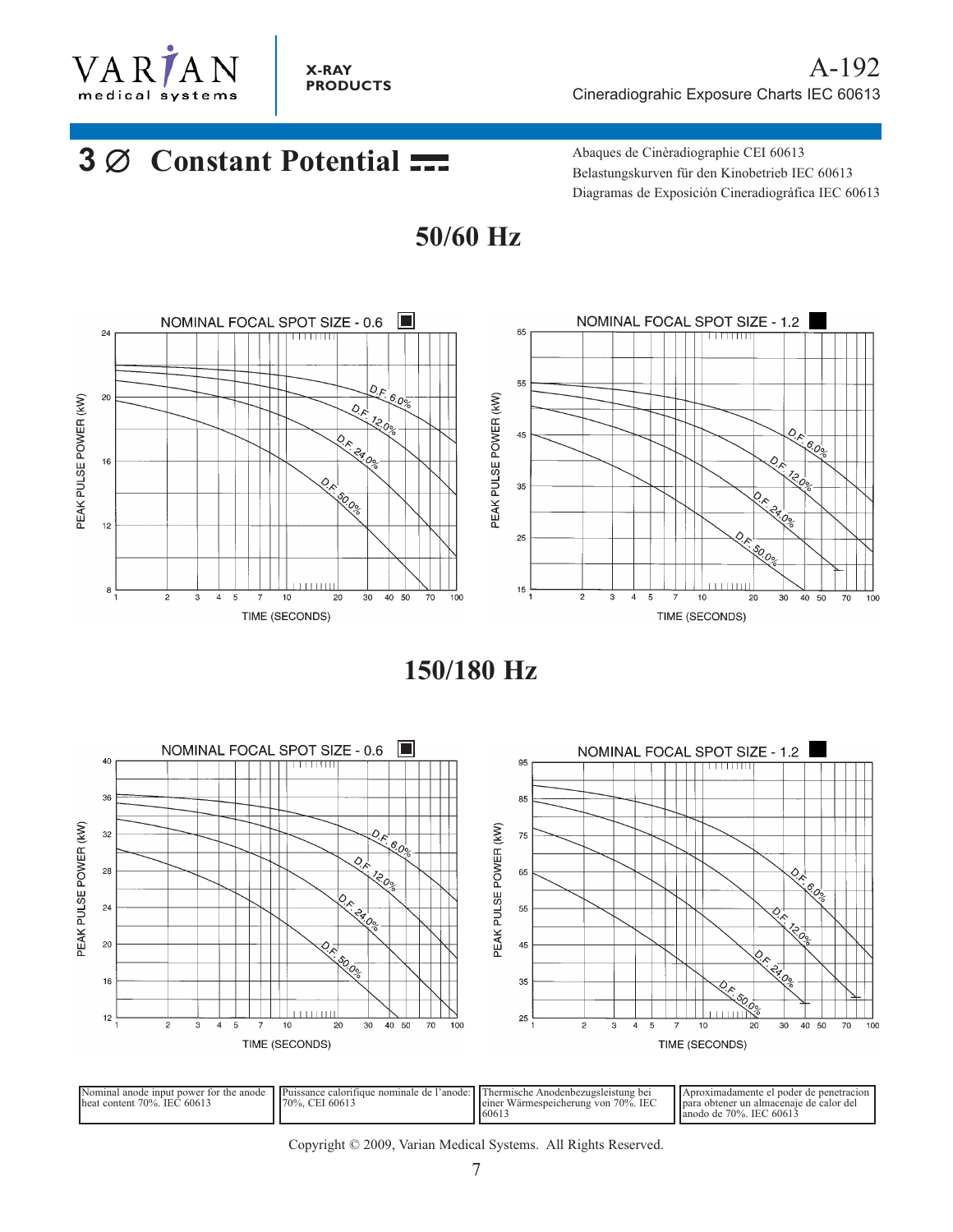

# SERIAL LOAD RATINGS

HOW TO USE SERIAL LOAD RATING CHARTS

**General:** Serial Radiography puts a severe demand on the x-ray tube due to the large number of exposures made in rapid succession. Intervals between exposures are fixed and so short that it is not possible for the anode track to cool to any extent during the exposure series. Therefore, the temperature of the anode track increases from exposure to exposure. The kW values used in the angiographic charts have been determined to prevent damage to the anode. The angiographic rating charts are usable to 100% anode heat storage. Exceeding 100% anode heat storage will cause anode track erosion with high risk of tube destruction.

#### **Definition of Terms**

**Number of Exposures in Series:** The number of exposures made in succession or the number of exposures made during one contrast injection.

**Exposure Rate:** The number of exposures made per second. For a series of exposures where the exposure rate changes, it must be assumed that all exposures will be made at the maximum rate. For example, if during a series 10 exposures will occur at one per second and 30 exposures at 4 per second, use the kW ratings in the 40 exposure column at 4 per second rate.

**Exposure Time:** Time in seconds of each exposure.

## **USING THE CHARTS: Select Correct Chart:**

50/60 or 150/180 Hz 0.6 or 1.2 Focal Spot **Note:** 150/180 Hz rotor speed recommended for all angiography.

**Determine the number of exposures in Series:** With cut film angiography the number of exposures are known, however in Digital Angiography the number of exposures commonly are not known. When determining the number of exposures, assume worst case or past history.

**Note:** Most angiographic x-ray tubes fail from underestimating the number of exposures made in a series.

**Determine kW of each exposure in Series:** Referring to chart -find block under "Number of Exposures in Series" that is greater than or equal to expected number of exposures in Series. On left side directly opposite this block under "Exposure Rate per Second" column, select maximum rate per second that will be used for the exposure series. At the intersection of exposure rate and exposure time in seconds, find maximum kW allowed for each exposure.

**kW = pkV x mA:** The kW of the exposure can be any combination of mA and pkV allowed by the Radiographic and Filament Emission charts.

For Example: 80 pkV and 500 mA = 40 kW

**Example:** From chart A-192 150/180 Hz 3 Phase 1.2 Focal Spot, determine kW allowed with following known factors. Maximum number of exposures ..............40 Exposure time .050 second (50 milliseconds) Maximum Exposure per second ..............4

From chart find 40 exposure block. On left side directly opposite this block under "Exposure Rate per Second" column, select 4 exposures per second. Find .050 seconds at top of chart. At intersection of exposure rate line and exposure time, find 56.2 kW.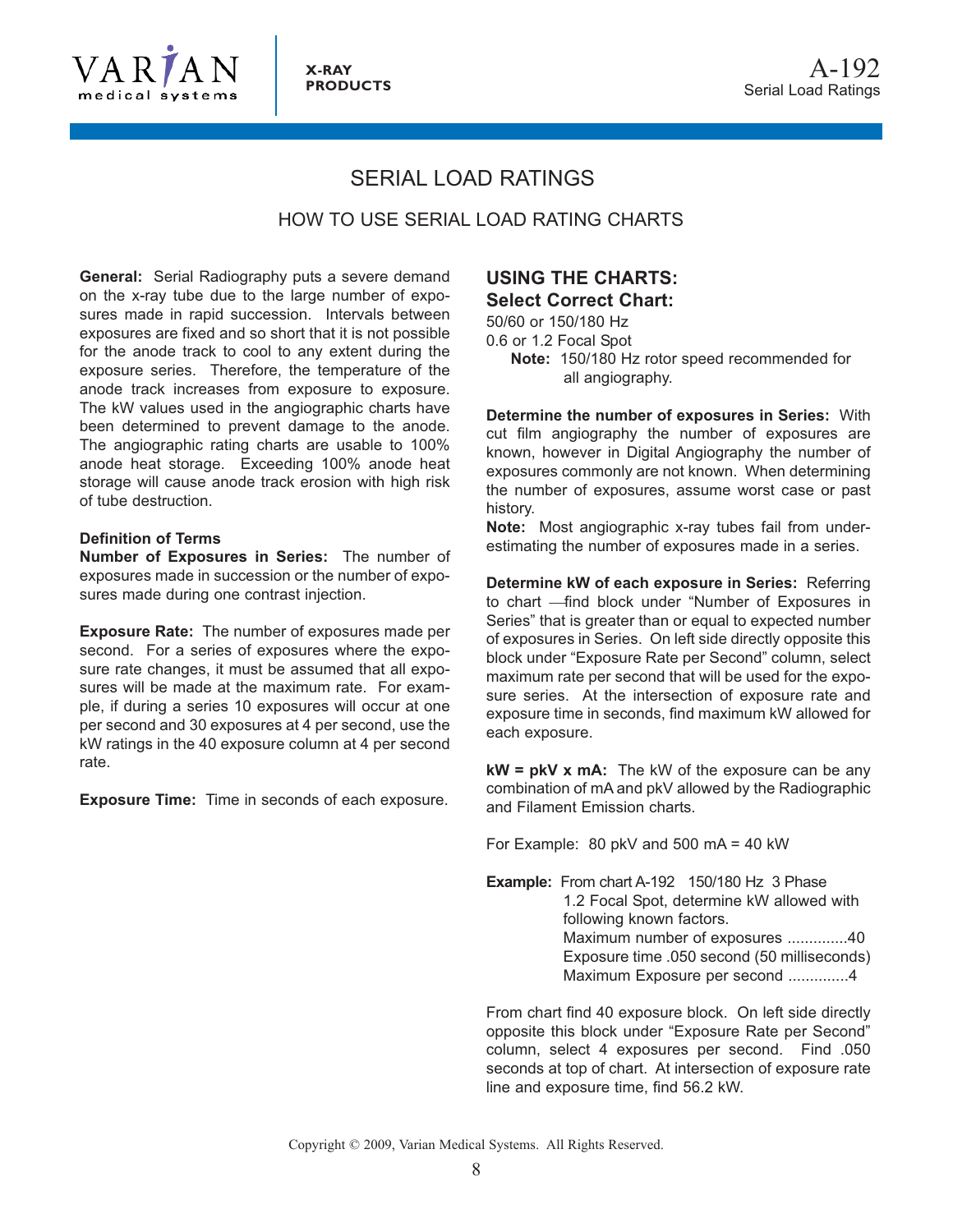

0.6 Focal Spot 3Ø 12 Degrees 150/180 Hz

0.6 Brennpunkt 3Ø 12 Grad 150/180 Hz

0.6 Dimension Focale 3Ø 12 Degrés 150/180 Hz

**X-RAY PRODUCTS**

0.6 De Marcas Focales 3Ø 12 Grados 150/180 Hz

Abaques de charges successives CEI 60613 Serienbetrieb-Belastungskurven IEC 60613 Ratio de carga en serie IEC 60613

| <b>EXPOSURE</b><br><b>RATE PER</b> | TUBE LOAD (kw) AS A FUNCTION OF THE EXPOSURE TIME (SEC.) OF THE INDIVIDUAL RADIOGRAPHS OF THE SERIES |      |      |          |          |              |              |                |              |              | <b>NUMBER OF</b><br><b>EXPOSURES</b> |              |                |                         |                         |           |
|------------------------------------|------------------------------------------------------------------------------------------------------|------|------|----------|----------|--------------|--------------|----------------|--------------|--------------|--------------------------------------|--------------|----------------|-------------------------|-------------------------|-----------|
| <b>SECOND</b>                      | .010                                                                                                 | .020 | .030 | .040     | .050     | .060         | .080         | .100           | .120         | .140         | .160                                 | .180         | 200            | .225                    | .250                    | IN SERIES |
| 1                                  | 35.6                                                                                                 | 34.2 | 33.1 | 32.1     | 31.3     | 30.5         | 291          | 27.9           | 26.9         | 26.0         | 25.1                                 | 24.3         | 23.6           | 22.8                    | 22.1                    |           |
| 2                                  | 35.5                                                                                                 | 34.0 | 32.8 | 31.8     | 30.9     | 30.1         | 28.6         | 27.3           | 26.2         | 25.2         | 24.3                                 | 23.5         | 22.8           | 21.9                    | 21.2                    |           |
| 3                                  | 35.4                                                                                                 | 33.8 | 32.6 | 31.5     | 30.5     | 29.6         | 28.1         | 26.7           | 25.6         | 24.5         | 23.6                                 | 22.8         | 22.0           | 21.1                    | 20.3                    |           |
| 4                                  | 35.3                                                                                                 | 33.6 | 32.3 | 31.2     | 30.2     | 29.2         | 27.6         | 26.2           | 25.0         | 23.9         | 22.9                                 | 22.1         | 21.3           | 20.3                    | .0                      | 20        |
| 8                                  | 34.9                                                                                                 | 32.9 | 31.3 | 30.0     | 28.8     | 27.7         | 25.8         | 24.2           | 22.8         | .0           | .O                                   | $\bf{0}$     | 0.             | .0                      | .0                      |           |
| 15                                 | 343                                                                                                  | 31.9 | 29.8 | 28.1     | 26.7     | 25.4         | .0           | .O             | .0           | .0           | 0.                                   | .0           | 0.             | $\bf{0}$                | O.                      |           |
| 30                                 | 33.3                                                                                                 | 30.2 | 27.7 | .0       | .0       | .0           | $\bf{0}$     | .0             | .0           | .0           | 0                                    | $\mathbf{0}$ | 0.             | $\overline{\mathbf{0}}$ | $\mathbf{0}$            |           |
| 1                                  | 35.1                                                                                                 | 33.2 | 31.7 | 30.4     | 29.3     | 28.3         | 26.5         | 24.9           | 23.6         | 22.4         | 21.4                                 | 20.5         | 19.6           | 18.7                    | 17.8                    |           |
| 2                                  | 34.9                                                                                                 | 33.0 | 31.4 | 30.1     | 28.9     | 27.8         | 25.9         | 24.4           | 23.0         | 21.8         | 20.7                                 | 19.8         | 18.9           | 18.0                    | 17.1                    |           |
| 3                                  | 34.8                                                                                                 | 32.8 | 31.2 | 29.7     | 28.5     | 27.4         | 25.5         | 23.8           | 22.4         | 21.2         | 20.1                                 | 19.1         | 18.3           | 17.3                    | 16.5                    |           |
| 4                                  | 34.7                                                                                                 | 32.6 | 30.9 | 29.4     | 28.1     | 27.0         | 25.0         | 23.3           | 21.8         | 20.6         | 19.5                                 | 18.5         | 17.7           | 16.7                    | .0                      | 40        |
| 8                                  | 34.3                                                                                                 | 31.8 | 29.8 | 28.2     | 26.7     | 25.4         | 23.2         | 21.4           | 19.9         | O.           | 0.                                   | $\mathbf{0}$ | $\overline{0}$ | 0                       | .0                      |           |
| 15                                 | 33.6                                                                                                 | 30.7 | 28.2 | 26.2     | 24.5     | 23.1         | .0           | $\overline{0}$ | $\mathbf{0}$ | $\mathbf{0}$ | 0.                                   | $\mathbf{0}$ | $\mathbf{0}$   | $\mathbf{0}$            | $\ddot{\mathbf{0}}$     |           |
| 30                                 | 32.4                                                                                                 | 28.7 | 25.8 | $\Omega$ | $\Omega$ | .0           | .0           | $\mathbf{0}$   | $\mathbf{0}$ | $\mathbf{0}$ | $\mathbf{0}$                         | .0           | 0.             | .0                      | .0                      |           |
| 1                                  | 34.5                                                                                                 | 32.3 | 30.5 | 28.9     | 27.6     | 26.4         | 24.3         | 22.5           | 21.1         | 19.8         | 18.7                                 | 17.7         | 16.8           | 15.9                    | 15.0                    |           |
| $\overline{\mathbf{c}}$            | 34.4                                                                                                 | 32.1 | 30.2 | 28.6     | 27.2     | 25.9         | 23.8         | 22.0           | 20.5         | 19.2         | 18.1                                 | 17.1         | 16.3           | $15.\overline{3}$       | 14.4                    |           |
| 3                                  | 34.3                                                                                                 | 31.9 | 29.9 | 28.3     | 26.8     | 25.5         | 23.3         | 21.5           | 20.0         | 18.7         | 17.6                                 | 16.6         | 15.7           | 14.8                    | 13.9                    |           |
| 4                                  | 34.2                                                                                                 | 31.7 | 29.6 | 27.9     | 26.4     | 25.1         | 22.9         | 21.1           | 19.5         | 18.2         | 17.1                                 | 16.1         | 15.2           | 14.3                    | .0                      | 60        |
| 8                                  | 33.7                                                                                                 | 30.8 | 28.6 | 26.7     | 25.1     | 23.7         | 21.3         | 19.4           | 17.8         | .0           | .0                                   | .0           | .0             | .0                      | .0                      |           |
| 15                                 | 33.0                                                                                                 | 29.7 | 26.9 | 24.8     | 23.0     | 21.5         | O.           | 0.             | .0           | .0           | 0.                                   | 0.           | 0.             | $\overline{\mathbf{0}}$ | $\overline{0}$          |           |
| 30                                 | 31.7                                                                                                 | 27.6 | 24.5 | 0.       | O.       | $\mathbf{0}$ | $\mathbf{0}$ | $\mathbf{0}$   | 0            | $\mathbf{0}$ | .0                                   | 0.           | o.             | 0                       | o                       |           |
| $\mathbf{1}$                       | 34.0                                                                                                 | 31.4 | 29.3 | 27.6     | 26.1     | 24.7         | 22.4         | 20.6           | 19.0         | 17.7         | 16.6                                 | 15.6         | 14.7           | 13.8                    | 12.9                    |           |
| $\overline{c}$                     | 33.9                                                                                                 | 31.2 | 29.1 | 27.3     | 25.7     | 24.3         | 22.0         | 20.1           | 18.6         | 17.2         | 16.1                                 | 15.1         | 14.3           | 13.3                    | 12.5                    |           |
| 3                                  | 33.8                                                                                                 | 31.0 | 28.8 | 26.9     | 25.3     | 23.9         | 21.6         | 19.7           | 18.1         | 16.8         | 15.7                                 | 14.7         | 13.8           | 12.9                    | 12.1                    |           |
| 4                                  | 33.7                                                                                                 | 30.8 | 28.5 | 26.6     | 25.0     | 23.6         | 21.2         | 19.3           | 17.7         | 16.4         | 15.3                                 | 14.3         | 13.4           | 12.5                    | 0.                      | 80        |
| 8                                  | 33.2                                                                                                 | 30.0 | 27.5 | 25.4     | 23.7     | 22.2         | 19.7         | 17.8           | 16.2         | O.           | .0                                   | .0           | $\Omega$       | 0.                      | 0.                      |           |
| 15                                 | 32.4                                                                                                 | 28.8 | 25.9 | 23.6     | 21.7     | 20.1         | $\bf{.0}$    | $\mathbf{0}$   | .0           | $\mathbf{0}$ | .0                                   | $\bf{0}$     | .0             | .0                      | 0.                      |           |
| 30                                 | 31.1                                                                                                 | 26.7 | 23.5 | 0        | .0       | .O           | .0           | O.             | $\mathbf{0}$ | O.           | $\mathbf{0}$                         | $\mathbf{0}$ | $\mathbf{0}$   | 0.                      | $\overline{\mathbf{0}}$ |           |
| 1                                  | 33.6                                                                                                 | 30.6 | 28.3 | 26.4     | 24.7     | 23.3         | 20.9         | 18.9           | 17.4         | 16.0         | 14.9                                 | 13.9         | 13.1           | 12.2                    | 11.4                    |           |
| $\overline{\mathbf{c}}$            | 33.4                                                                                                 | 30.4 | 28.0 | 26.0     | 24.4     | 22.9         | 20.5         | 18.5           | 17.0         | 15.6         | 14.5                                 | 13.6         | 12.7           | 11.8                    | 11.0                    |           |
| 3                                  | 33.3                                                                                                 | 30.2 | 27.8 | 25.7     | 24.0     | 22.5         | 20.1         | 18.1           | 16.6         | 15.3         | 14.1                                 | 13.2         | 12.4           | 11.5                    | 10.7                    |           |
| 4                                  | 33.2                                                                                                 | 30.0 | 27.5 | 25.4     | 23.7     | 22.2         | 19.7         | 17.8           | 16.2         | 14.9         | 13.8                                 | 12.8         | 12.0           | 11.1                    | .0                      | 100       |
| 8                                  | 32.7                                                                                                 | 29.2 | 26.5 | 24.3     | 22.5     | 20.9         | 18.4         | 16.4           | 14.9         | .O           | .0                                   | 0.           | .0             | .0                      | 0.                      |           |
| 15                                 | 31.9                                                                                                 | 28.0 | 24.9 | 22.6     | 20.6     | 19.0         | 0.           | 0.             | .0           | .0           | $\mathbf{0}$                         | $\mathbf{0}$ | .0             | .0                      | 0.                      |           |
| 30                                 | 30.6                                                                                                 | 26.0 | 22.6 | 0.       | .0       | .0           | .0           | .0             | .0           | O.           | .0                                   | 0.           | .0             | .0                      | .0                      |           |
| 1                                  | 32.4                                                                                                 | 28.8 | 26.0 | 23.7     | 21.9     | 20.3         | 17.7         | 15.8           | 14.2         | 13.0         | 11.9                                 | 11.0         | 10.0           | 8.9                     | 8.0                     |           |
| $\overline{\mathbf{c}}$            | 32.3                                                                                                 | 28.6 | 25.7 | 23.5     | 21.6     | 20.0         | 17.4         | 15.5           | 13.9         | 12.7         | 11.7                                 | 10.8         | 10.0           | 8.9                     | 8.0                     |           |
| 3                                  | 32.2                                                                                                 | 28.4 | 25.5 | 23.2     | 21.3     | 197          | 17.1         | 15.2           | 13.7         | 12.4         | 11.4                                 | 10.5         | 9.8            | 8.9                     | 8.0                     |           |
| 4                                  | 32.0                                                                                                 | 28.2 | 25.3 | 22.9     | 21.0     | 19.4         | 16.9         | 14.9           | 13.4         | 12.2         | 11.1                                 | 10.3         | 9.5            | 8.8                     | .0                      | 150       |
| 8                                  | 31.5                                                                                                 | 27.4 | 24.3 | 21.9     | 20.0     | 18.4         | 15.8         | 13.9           | 12.4         | .0           | .0                                   | .0           | .0             | .0                      | .0                      |           |
| 15                                 | 30.8                                                                                                 | 26.3 | 22.9 | 20.4     | 18.4     | 16.8         | $\mathbf{0}$ | $\mathbf{0}$   | .0           | O.           | .0                                   | .0           | .0             | .0                      | .0                      |           |
| 30                                 | 29.4                                                                                                 | 24.3 | 20.7 | 0.       | .0       | 0.           | $\mathbf{0}$ | $\mathbf{0}$   | $\mathbf{0}$ | $\mathbf{0}$ | 0                                    | .0           | $\mathbf{0}$   | 0.                      | $\mathbf{0}$            |           |
| 1                                  | 29.4                                                                                                 | 24.4 | 20.9 | 18.3     | 16.3     | 14.7         | 12.3         | 10.0           | 8.3          | 7.1          | 6.3                                  | 5.6          | 5.0            | 4.4                     | 4.0                     |           |
| 2                                  | 29.3                                                                                                 | 24.2 | 20.7 | 18.1     | 16.1     | 14.5         | 12.1         | 10.0           | 8.3          | 7.1          | 6.3                                  | 5.6          | 5.0            | 4.4                     | 4.0                     |           |
| 3                                  | 29.2                                                                                                 | 24.0 | 20.5 | 17.9     | 15.9     | 14.3         | 12.0         | 10.0           | 8.3          | 7.1          | 6.3                                  | 5.6          | 5.0            | 4.4                     | 4.0                     |           |
| 4                                  | 29.1                                                                                                 | 23.9 | 20.3 | 17.7     | 15.7     | 14.2         | 11.8         | 10.0           | 8.3          | 7.1          | 6.3                                  | 5.6          | 5.0            | 4.4                     | .0                      | 300       |
| 8                                  | 28.6                                                                                                 | 23.3 | 19.7 | 17.1     | 15.1     | 13.5         | 11.2         | 9.6            | 8.3          | .0           | .0                                   | .0           | 0.             | .0                      | .0                      |           |
| 15                                 | 27.9                                                                                                 | 22.3 | 18.6 | 16.0     | 14.1     | 12.5         | $\bf{0}$     | $\bf{0}$       | .0           | .O           | .0                                   | 0.           | .0             | .0                      | .0                      |           |
| 30                                 | 26.6                                                                                                 | 20.7 | 17.0 | 0.       | .0       | .0           | $\mathbf{0}$ | $\mathbf{0}$   | $\mathbf{0}$ | $\mathbf{0}$ | 0.                                   | $\mathbf{0}$ | 0.             | $\overline{\mathbf{0}}$ | $\overline{0}$          |           |

| Note:<br>1. (kW) of Exposure Equals mA x kV.<br>For Example: $70 \text{ kV} \times 300 \text{ mA} = 21 \text{ kW}$ .<br>2. Exposures less than .010 seconds will<br>have a kW rating same as .010 seconds. | Remarque:<br>1. (kW) en exposition égale kV $x$ mA.<br>Par exemple: $70 \text{ kV} \times 300 \text{ mA} = 21 \text{ kW}$ .<br>2. Les expositions inférieures à 0.010 sec.<br>ent les mémes valuers en kW que celles de Sekunden haben die gleichen kW Werte<br>$0.010$ sec. | Anmerkungen:<br>1. (kW) der Belichtung is gleich mA x kV<br>Zum Beispiel: $70 \text{ kV x } 300 \text{ mA} = 21 \text{ kW}$ .<br>2. Belichtungen von weniger als 0.00<br>Iwie die von .010 Sekunden. | Nota:<br>1. (kW) De exposición se calcula multi-<br>plicando mA x kV-por ejemplo:<br>$170 \text{ kV} \times 300 \text{ mA} = 21 \text{ kW}$ .<br>10. Para exposicione de menos de 0.010<br>segundos, el resultado en (kW) seria lo<br>mismo que el de .010 segundos. |
|------------------------------------------------------------------------------------------------------------------------------------------------------------------------------------------------------------|------------------------------------------------------------------------------------------------------------------------------------------------------------------------------------------------------------------------------------------------------------------------------|------------------------------------------------------------------------------------------------------------------------------------------------------------------------------------------------------|----------------------------------------------------------------------------------------------------------------------------------------------------------------------------------------------------------------------------------------------------------------------|
| Nominal anode input power for the anode<br>heat content $70\%$ . IEC $60613$                                                                                                                               | Puissance calorifique nominale de l'anode: Thermische Anodenbezugsleistung bei<br>70%, CEI 60613                                                                                                                                                                             | einer Wärmespeicherung von 70%. IEC<br>60613                                                                                                                                                         | Aproximadamente el poder de penetracion<br>para obtener un almacenaje de calor del<br>anodo de 70%. IEC 60613                                                                                                                                                        |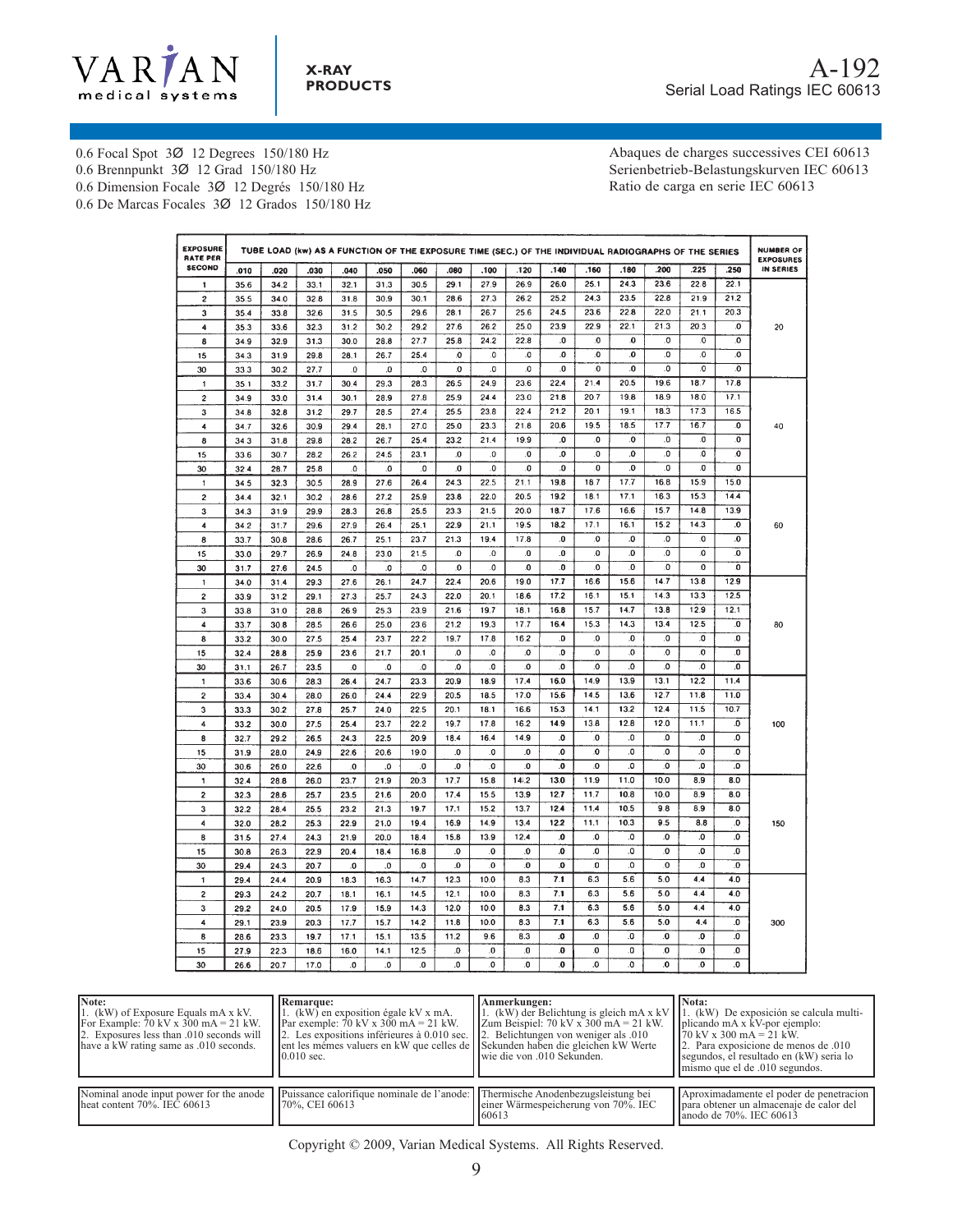

1.2 Focal Spot 3Ø 12 Degrees 150/180 Hz

1.2 Brennpunkt 3Ø 12 Grad 150/180 Hz

1.2 Dimension Focale 3Ø 12 Degrés 150/180 Hz

1.2 De Marcas Focales 3Ø 12 Grados 150/180 Hz

Abaques de charges successives CEI 60613 Serienbetrieb-Belastungskurven IEC 60613 Ratio de carga en serie IEC 60613

| <b>EXPOSURE</b><br><b>RATE PER</b> |      |      |      |          |                |              |                |                         |          |                         |           |              | TUBE LOAD (kw) AS A FUNCTION OF THE EXPOSURE TIME (SEC.) OF THE INDIVIDUAL RADIOGRAPHS OF THE SERIES |                         |                         | <b>NUMBER OF</b><br><b>EXPOSURES</b> |
|------------------------------------|------|------|------|----------|----------------|--------------|----------------|-------------------------|----------|-------------------------|-----------|--------------|------------------------------------------------------------------------------------------------------|-------------------------|-------------------------|--------------------------------------|
| <b>SECOND</b>                      | .010 | .020 | .030 | .040     | .050           | .060         | .080           | .100                    | .120     | .140                    | .160      | .180         | .200                                                                                                 | .225                    | .250                    | <b>IN SERIES</b>                     |
| 1                                  | 88.5 | 82.3 | 77.5 | 73.4     | 69.9           | 66.8         | 61.5           | 57.2                    | 53.4     | 50.2                    | 47.4      | 44.9         | 42.6                                                                                                 | 40.2                    | 38.0                    |                                      |
| $\overline{\mathbf{c}}$            | 87.9 | 812  | 76.1 | 71.8     | 68.0           | 64.8         | 59.2           | 54.7                    | 50.8     | 47.5                    | 44.7      | 42.2         | 39.9                                                                                                 | 37.5                    | 35.3                    |                                      |
| 3                                  | 87.3 | 80.2 | 74.7 | 70.2     | 66.3           | 62.8         | 57.1           | 52.4                    | 48.5     | 45.2                    | 42.3      | 39.8         | 37.6                                                                                                 | 35.1                    | 33.0                    |                                      |
| $\overline{\mathbf{4}}$            | 86.8 | 79.4 | 73.7 | 69.0     | 65.0           | 61.5         | 55.1           | 50.3                    | 46.4     | 43.0                    | 40.1      | 37.6         | 35.5                                                                                                 | 33.1                    | .0                      | 20                                   |
| 8                                  | 85.0 | 76.5 | 70.0 | 647      | 60.3           | 56.5         | 50.0           | 45.0                    | 41.0     | $\mathbf{0}$            | O.        | 0.           | .0                                                                                                   | .0                      | $\mathbf{0}$            |                                      |
| 15                                 | 82.6 | 72.7 | 65.3 | 59.4     | 54.6           | 50.4         | .0             | $\bf{0}$                | .0       | 0.                      | .0        | 0.           | .0                                                                                                   | $\overline{\mathbf{0}}$ | $\overline{\mathbf{0}}$ |                                      |
| 30                                 | 79.0 | 67.2 | 58.8 | 0.       | .0             | .0           | .0             | .0                      | .0       | .0                      | $\Omega$  | 0.           | .0                                                                                                   | $\overline{\mathbf{0}}$ | O.                      |                                      |
| 1                                  | 85.2 | 76.8 | 70.4 | 65.2     | 60.8           | 57.0         | 50.8           | 45.8                    | 41.8     | 38.5                    | 35.7      | 33.3         | 31.2                                                                                                 | 28.9                    | 26.9                    |                                      |
| $\overline{\mathbf{c}}$            | 84.5 | 75.7 | 69.0 | 63.6     | 59.1           | 55.2         | 48.99          | 43.9                    | 39.9     | 36.6                    | 33.9      | 31.5         | 29.4                                                                                                 | 27.2                    | 25.3                    |                                      |
| 3                                  | 83.9 | 74.6 | 67.7 | 62.1     | 57.5           | 53.5         | 471            | 42.2                    | 38.2     | 34.9                    | 32.2      | 29.9         | 27.9                                                                                                 | 25.7                    | 23.9                    |                                      |
| 4                                  | 83.4 | 73.8 | 66.7 | 61.0     | 56.2           | 52.3         | 45.5           | 40.6                    | 36.6     | 33.4                    | 30.7      | 28.4         | 26.5                                                                                                 | 24.4                    | .0                      | 40                                   |
| 8                                  | 81.3 | 70.7 | 62.9 | 56.8     | 51.9           | 47.8         | 41.1           | 36.2                    | 32.4     | .0                      | .0        | .0           | .0                                                                                                   | .0                      | .o                      |                                      |
| 15                                 | 78.4 | 66.4 | 58.0 | 51.5     | 46.4           | 42.2         | .0             | .0                      | .o       | .0                      | .0        | .o           | .0                                                                                                   | .0                      | $\mathbf{0}$            |                                      |
| 30                                 | 73.9 | 60.2 | 51.0 | o        | 0              | $\mathbf{0}$ | $\mathbf{0}$   | 0.                      | .o       | .0                      | 0.        | O.           | $\mathbf{0}$                                                                                         | 0.                      | $\overline{\mathbf{0}}$ |                                      |
| 1                                  | 82.2 | 72.1 | 64.6 | 58.7     | 53.8           | 49.7         | 43.3           | 38.4                    | 34.5     | 31.3                    | 28.7      | 26.5         | 24.6                                                                                                 | 22.2                    | 20.0                    |                                      |
| $\overline{2}$                     | 81.6 | 71.0 | 63.3 | 57.3     | 52.3           | 48.2         | 41.8           | 36.9                    | 33.1     | 30.0                    | 27.4      | 25.3         | 23.4                                                                                                 | 21.5                    | 19.9                    |                                      |
| 3                                  | 80.9 | 70.0 | 62.1 | 55.9     | 51.0           | 46.8         | 40.4           | 35.5                    | 31.8     | 28.7                    | 26.2      | 24.1         | 22.4                                                                                                 | 20.5                    | 18.9                    |                                      |
| 4                                  | 80.3 | 69.2 | 61.1 | 54.9     | 49.9           | 45.8         | 39.1           | 34.3                    | 30.6     | 27.6                    | 25.1      | 23.1         | 21.4                                                                                                 | 19.5                    | $\Omega$                | 60                                   |
| 8                                  | 78.2 | 66.1 | 57.6 | 51.1     | 46.0           | 41.9         | 35.4           | 30.8                    | 27.3     | $\mathbf{0}$            | .0        | O.           | .0                                                                                                   | .0                      | .0                      |                                      |
| 15                                 | 75.2 | 61.9 | 52.9 | 46.3     | 41.2           | 37.0         | 0              | 0.                      | 0.       | $\Omega$                | 0.        | .0           | $\cdot$ 0                                                                                            | .0                      | .0                      |                                      |
| 30                                 | 70.3 | 55.6 | 46.2 | o        | O.             | 0.           | 0.             | 0.                      | 0        | $\overline{\mathbf{0}}$ | 0.        | $\mathbf{0}$ | $\mathbf{0}$                                                                                         | $\overline{\mathbf{0}}$ | 0                       |                                      |
| $\mathbf{1}$                       | 79.5 | 68.0 | 59.7 | 53.4     | 48.3           | 44.2         | 37.7           | 33.0                    | 29.3     | 26.4                    | 23.4      | 20.8         | 18.8                                                                                                 | 20.8                    | 15.0                    |                                      |
| 2                                  | 78.8 | 67.0 | 58.6 | 52.1     | 47.1           | 42.9         | 36.5           | 31.9                    | 28.2     | 25.4                    | 23.1      | 20.8         | 18.8                                                                                                 | 20.8                    | 15.0                    |                                      |
| 3                                  | 78.1 | 66.0 | 57.4 | 51.0     | 45.9           | 41.7         | 35.4           | 30.8                    | 27.2     | 24.4                    | 22.2      | 20.3         | 18.7                                                                                                 | 20.3                    | 15.0                    |                                      |
| $\ddot{4}$                         | 77.6 | 65.2 | 56.6 | 50.1     | 44.9           | 40.8         | 34.3           | 29.8                    | 26.3     | 23.6                    | 21.3      | 19.5         | 18.0                                                                                                 | 19.5                    | .0                      | 80                                   |
| 8                                  | 75.5 | 62.3 | 53.3 | 46.7     | 41.6           | 37.5         | 31.3           | 26.9                    | 23.6     | $\mathbf{0}$            | O.        | $\mathbf{0}$ | 0.                                                                                                   | $\overline{\mathbf{0}}$ | $\mathbf{0}$            |                                      |
| 15                                 | 72.4 | 58.2 | 48.9 | 42.3     | 37.3           | 33.3         | .0             | .0                      | .0       | .0                      | 0         | .0           | $\mathbf{0}$                                                                                         | 0.                      | $\mathbf{0}$            |                                      |
| 30                                 | 67.5 | 52.1 | 42.6 | $\Omega$ | $\overline{0}$ | .0           | $\overline{0}$ | O.                      | 0        | $\Omega$                | O         | .O           | ٥.                                                                                                   | 0.                      | $\mathbf{0}$            |                                      |
| $\mathbf{1}$                       | 76.9 | 64.3 | 55.5 | 49.0     | 43.8           | 39.7         | 33.5           | 29.0                    | 25.0     | 21.4                    | 18.8      | 16.7         | 15.0                                                                                                 | 13.3                    | 12.0                    |                                      |
| 2                                  | 76.2 | 63.3 | 54.5 | 47.9     | 42.8           | 38.7         | 32.5           | 28.0                    | 24.7     | 21.4                    | 18.8      | 16.7         | 15.0                                                                                                 | 13.3                    | 12.0                    |                                      |
| 3                                  | 75.6 | 62.4 | 53.5 | 46.9     | 41.7           | 37.7         | 31.6           | 27.2                    | 23.9     | 21.3                    | 18.8      | 16.7         | 15.0                                                                                                 | 13.3                    | 12.0                    |                                      |
| $\overline{4}$                     | 75.0 | 61.7 | 52.7 | 46.0     | 40.9           | 36.9         | 30.7           | 26.4                    | 23.1     | 20.6                    | 18.6      | 16.7         | 15.0                                                                                                 | 13.3                    | $\mathbf{0}$            | 100                                  |
| 8                                  | 73.0 | 58.9 | 49.7 | 43.0     | 38.0           | 34.0         | 28.1           | 24.0                    | 20.9     | $\bf{0}$                | $\bf{0}$  | $\Omega$     | .0                                                                                                   | .0                      | 0.                      |                                      |
| 15                                 | 69.9 | 55.1 | 45.7 | 39.1     | 34.1           | 30.3         | O.             | $\overline{\mathbf{0}}$ | C.       | $\overline{0}$          | O         | $\pmb{0}$    | $\bf{0}$                                                                                             | .0                      | 0.                      |                                      |
| 30                                 | 65.0 | 49.2 | 39.7 | 0.       | 0.             | $\Omega$     | .0             | $\mathbf{0}$            | .0       | .0                      | .0        | $\bf{0}$     | 0                                                                                                    | 0.                      | 0                       |                                      |
| 1                                  | 71.2 | 56.6 | 47.2 | 40.6     | 35.6           | 31.8         | 25.0           | 20.0                    | 16.7     | 14.3                    | 12.5      | 11.1         | 10.0                                                                                                 | 8.9                     | 8.0                     |                                      |
| $\overline{\mathbf{c}}$            | 70.5 | 55.8 | 46.4 | 39.8     | 34.9           | 31.0         | 25.0           | 20.0                    | 16.7     | 14.3                    | 12.5      | 11.1         | 10.0                                                                                                 | 8.9                     | 8.0                     |                                      |
| 3                                  | 69.9 | 55.1 | 45.7 | 39.0     | 34.1           | 30.3         | 24.9           | 20.0                    | 16.7     | 14.3                    | 12.5      | 11.1         | 10.0                                                                                                 | 8.9                     | 8.0                     |                                      |
| $\overline{\bf 4}$                 | 69.4 | 54.5 | 45.0 | 38.4     | 33.5           | 29.8         | 24.3           | 20.0                    | 16.7     | 14.3                    | 12.5      | 11.1         | 10.0                                                                                                 | 8.9                     | .0                      | 150                                  |
| 8                                  | 67.5 | 52.1 | 42.6 | 36.1     | 31.4           | 27.7         | 22.5           | 18.9                    | 16.4     | $\overline{0}$          | .o        | 0.           | $\mathbf{0}$                                                                                         | $\mathbf{0}$            | $\mathbf{0}$            |                                      |
| 15                                 | 64.6 | 48.8 | 39.3 | 33.0     | 28.4           | 25.0         | $\mathbf{0}$   | $\cdot$                 | $\bf{0}$ | .0                      | $\Omega$  | 0.           | $\bf{0}$                                                                                             | .0                      | .O                      |                                      |
| 30                                 | 59.9 | 43.6 | 34.4 | .0       | 0.             | .0           | .0             | .0                      | 0.       | $\Omega$                | $\cdot$ 0 | 0.           | .0                                                                                                   | .0                      | $\bf{0}$                |                                      |
| 1                                  | 58.2 | 41.8 | 32.7 | 25.0     | 20.0           | 16.7         | 12.5           | 10.0                    | 8.3      | 7.1                     | 6.3       | 5.6          | 5.0                                                                                                  | 4.4                     | 4.0                     |                                      |
| $\boldsymbol{2}$                   | 57.7 | 41.3 | 32.3 | 25.0     | 20.0           | 16.7         | 12.5           | 10.0                    | 8.3      | 7.1                     | 6.3       | 5.6          | 5.0                                                                                                  | 4,4                     | 4.0                     |                                      |
| 3                                  | 57.2 | 40.8 | 31.8 | 25.0     | 20.0           | 16.7         | 12.5           | 10.0                    | 8.3      | 7.1                     | 6.3       | 5.6          | 5.0                                                                                                  | 4.4                     | 4.0                     |                                      |
| 4                                  | 56.9 | 40.4 | 31.5 | 25.0     | 20.0           | 16.7         | 12.5           | 10.0                    | 8.3      | 7.1                     | 6.3       | 5.6          | 5.0                                                                                                  | 4.4                     | .0                      |                                      |
| 8                                  | 55.4 | 38.9 | 30.1 | 24.6     | 20.0           | 16.7         | 12.5           | 10.0                    | 8.3      | $\mathbf{0}$            | .0        | $\mathbf{0}$ | .0                                                                                                   | $\mathbf{0}$            |                         | 300                                  |
| 15                                 | 53.1 | 36.8 | 28.2 | 22.9     | 19.3           | 16.6         | $\mathbf{0}$   | $\mathbf{0}$            | .0       | 0.                      | $\Omega$  | $\cdot$ 0    |                                                                                                      |                         | .0                      |                                      |
| 30                                 | 49.4 |      |      |          |                |              | $\mathbf{0}$   |                         |          |                         |           |              | .0                                                                                                   | .0                      | .0                      |                                      |
|                                    |      | 33.2 | 25.1 | 0.       | 0              | .0           |                | 0.                      | 0        | O.                      | $\Omega$  | 0            | O.                                                                                                   | $\mathbf{0}$            | 0                       |                                      |

| Note:<br>1. (kW) of Exposure Equals mA x kV.<br>For Example: 70 kV x $300 \text{ mA} = 21 \text{ kW}$ .<br>2. Exposures less than .010 seconds will<br>have a kW rating same as .010 seconds. | Remarque:<br>1. (kW) en exposition égale kV x mA.<br>Par exemple: $70 \text{ kV}$ x $300 \text{ mA} = 21 \text{ kW}$ .<br>2. Les expositions inférieures à 0.010 sec.<br>ent les mémes valuers en kW que celles de Sekunden haben die gleichen kW Werte<br>$0.010$ sec. | Anmerkungen:<br>1. (kW) der Belichtung is gleich mA x kV<br>Zum Beispiel: $70 \text{ kV} \times 300 \text{ mA} = 21 \text{ kW}$ .<br>2. Belichtungen von weniger als 0.010<br>lwie die von .010 Sekunden. | Nota:<br>1. (kW) De exposición se calcula multi-<br>plicando mA x kV-por ejemplo:<br>$170 \text{ kV} \times 300 \text{ mA} = 21 \text{ kW}$ .<br>2. Para exposicione de menos de .010<br>segundos, el resultado en (kW) seria lo<br>mismo que el de .010 segundos. |
|-----------------------------------------------------------------------------------------------------------------------------------------------------------------------------------------------|-------------------------------------------------------------------------------------------------------------------------------------------------------------------------------------------------------------------------------------------------------------------------|-----------------------------------------------------------------------------------------------------------------------------------------------------------------------------------------------------------|--------------------------------------------------------------------------------------------------------------------------------------------------------------------------------------------------------------------------------------------------------------------|
| Nominal anode input power for the anode<br>heat content $70\%$ . IEC 60613                                                                                                                    | Puissance calorifique nominale de l'anode: l'Thermische Anodenbezugsleistung bei<br>70%, CEI 60613                                                                                                                                                                      | einer Wärmespeicherung von 70%. IEC<br>160613                                                                                                                                                             | Aproximadamente el poder de penetracion<br>loara obtener un almacenaie de calor del<br>lanodo de 70%. IEC 60613                                                                                                                                                    |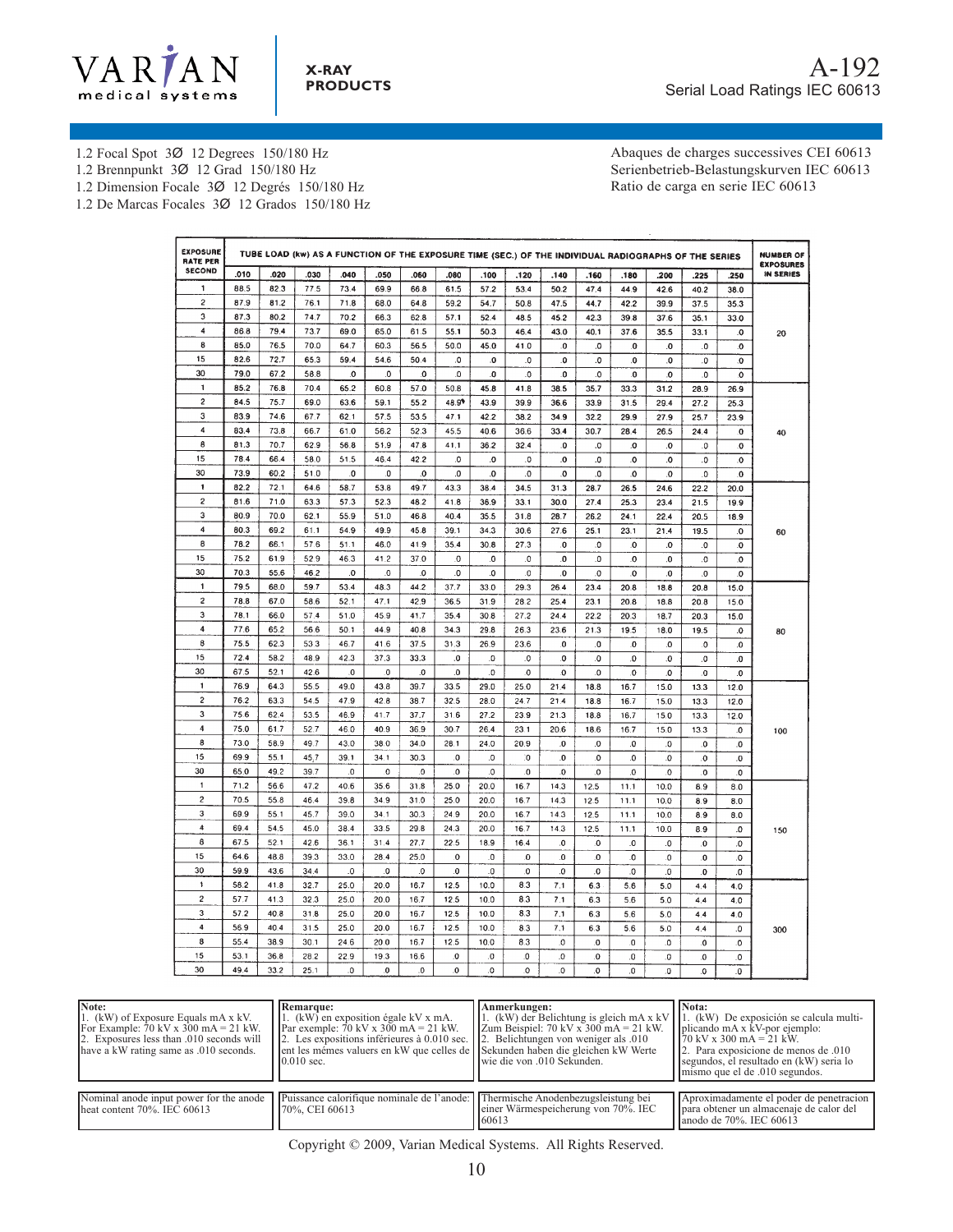

### **X-RAY PRODUCTS**

# **3 Ø FULL WAVE**

500

Abaques d' Émissions des Filaments CEI 60613 Heizfadenemissionsdiagramm IEC 60613 Curvas de Emisión de los Filamentos IEC 60613



.<br>80 kV

Note: When using these emission curves for trial exposures, refer to the power rating curves shown for maximum kV, tube emission, filament current, exposure time, and target speed. Remarque: Lors de l'utilisation de ces abaques pour des expositions d'essai, référez-vous aux courbes maximales de kV, d'émission du filament, de temps d'exposition et de vitesse de rotation. Anmerkung: Wenn Sie diese Emissionskurven für Testaufnahmen verwenden, beziehen Sie sich hierbei auf die entsprechenden Nennleistungskurven für max. kV-Werte, Röhrenemission, Heizstrom, und Anodendrehzahl. Nota: Si utiliza estas curvas de emisión para exposiciones de prueba, refiérase a las curvas de gradación de potencia para el máximo de kV, tubo de emisión, corriente en los filamentos, tiempo de exposión, y a las curvas de velocidad del objetivo.